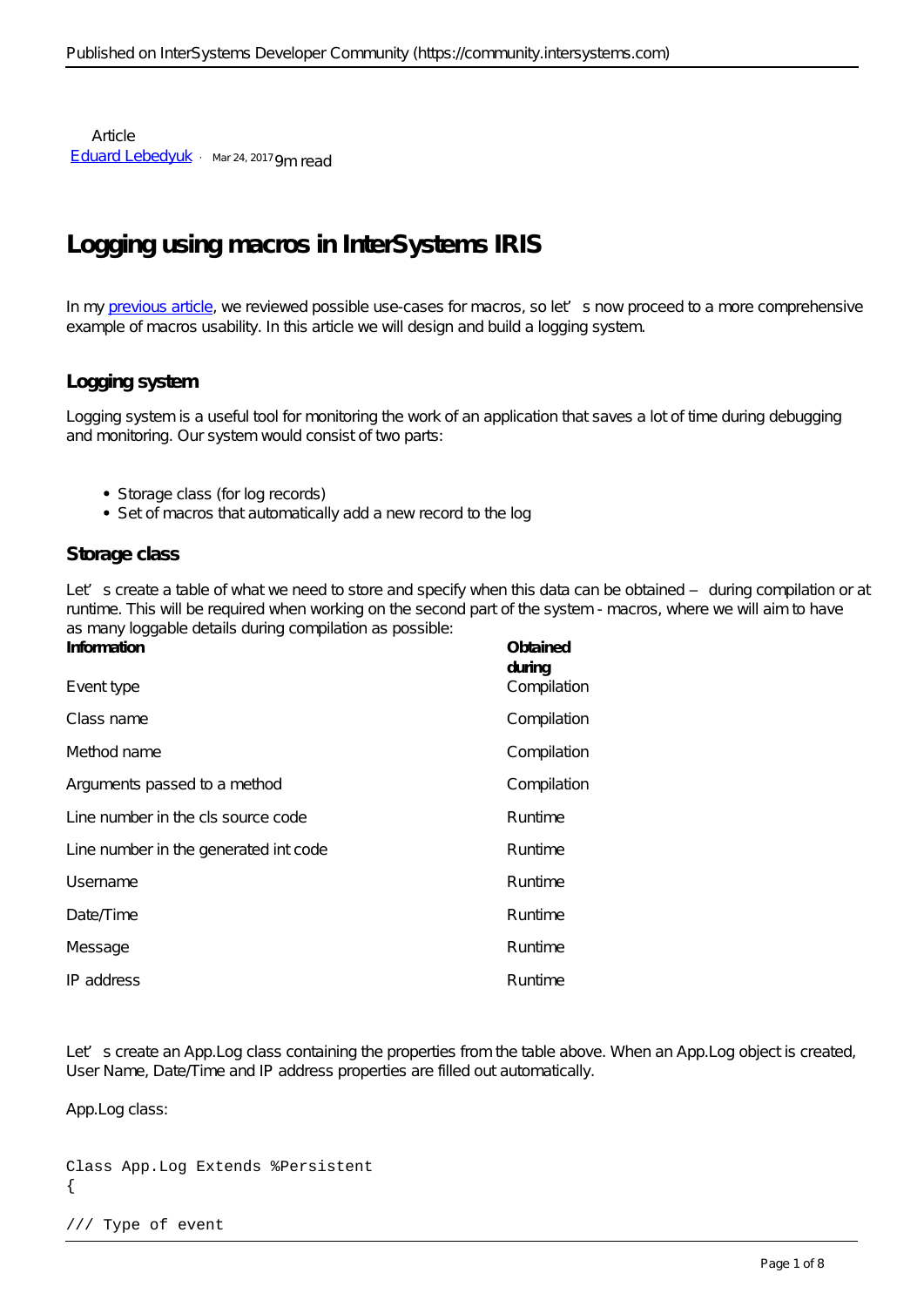Published on InterSystems Developer Community (https://community.intersystems.com)

```
Property EventType As %String(MAXLEN = 10, VALUELIST = ",NONE, FATAL, ERROR, WARN, INFO, S
TAT,DEBUG,RAW") [ InitialExpression = "INFO" ];
/// Name of class, where event happened
Property ClassName As %Dictionary. Classname (MAXLEN = 256);
/// Name of method, where event happened
Property MethodName As %String(MAXLEN = 128);
/// Line of int code
Property Source As %String(MAXLEN = 2000);
/// Line of cls code
Property SourceCLS As %String(MAXLEN = 2000);
/// Cache user
Property UserName As %String(MAXLEN = 128) [ InitialExpression = {$username} ];
/// Arguments' values passed to method
Property Arguments As %String(MAXLEN = 32000, TRUNCATE = 1);
/// Date and time
Property TimeStamp As \{TimeStamp [ InitialExpression = \{Szdt(Sh, 3, 1)\} ];
/// User message
Property Message As %String(MAXLEN = 32000, TRUNCATE = 1);
/// User IP address
Property ClientIPAddress As %String(MAXLEN = 32) [ InitialExpression = {..GetClientAd
dress()} ];
/// Determine user IP address
ClassMethod GetClientAddress()
{
     // %CSP.Session source is preferable
     #dim %request As %CSP.Request
     If ($d(%request)) {
         Return %request.CgiEnvs("REMOTE_ADDR")
     }
     Return $system.Process.ClientIPAddress()
}
}
```
### **Logging macros**

Usually, macros are stored in separate \*.inc files containing their definitions. The necessary files can be included into classes using the Include MacroFileName command, which in this case will look as follows: Include App.LogMacro.

To start, let's define the main macro that the user will add to their application's code:

```
#define LogEvent(%type, %message) Do ##class(App.Log).AddRecord($$$CurrentClass, $$$C
urrentMethod, $$$StackPlace, %type, $$$MethodArguments, %message)
```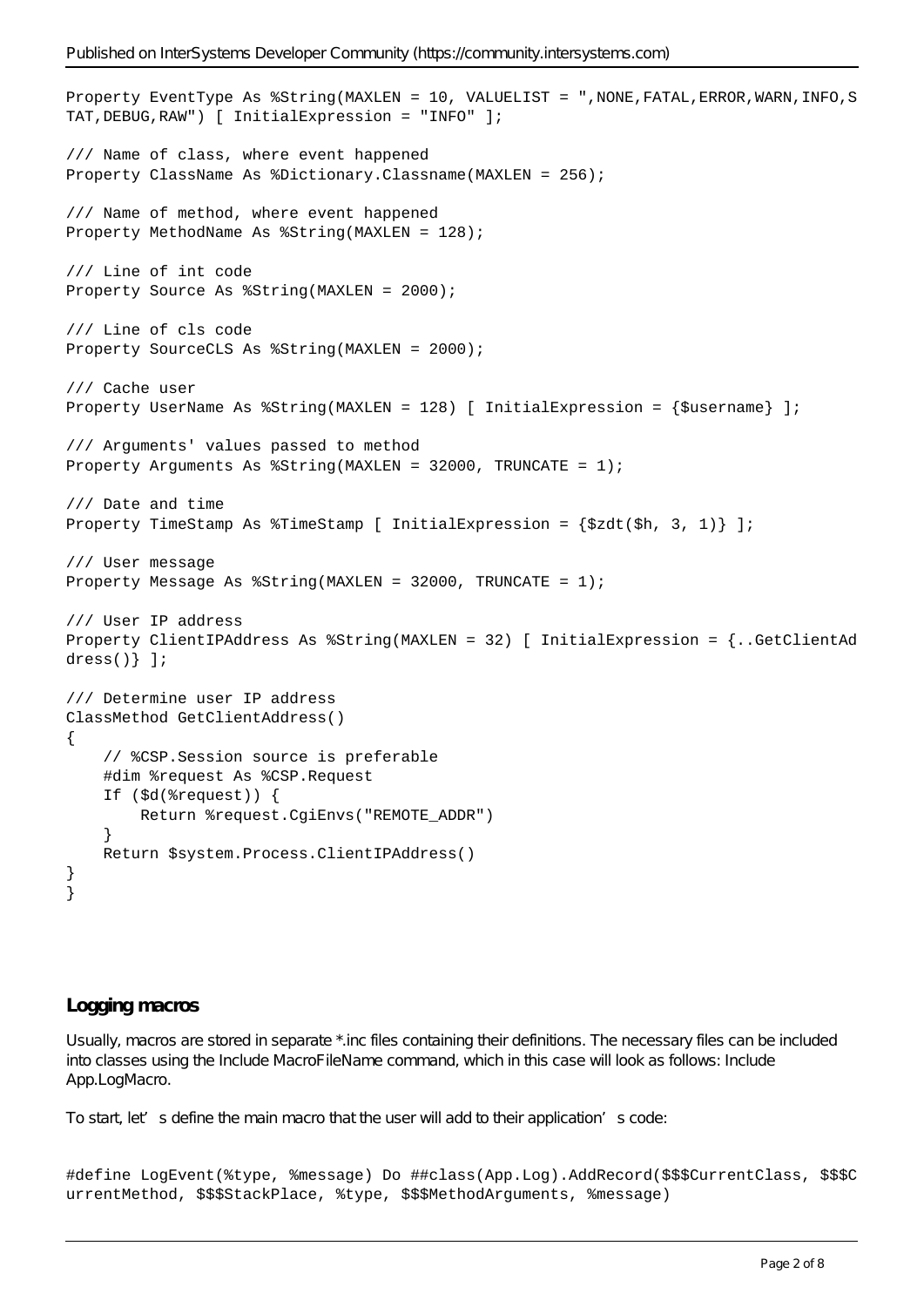This macro accepts two input arguments: Event Type and Message. The Message argument is defined by the user, but the Event Type parameter will require additional macros with different names that will automatically identify the event type:

```
#define LogNone(%message) $$$LogEvent("NONE", %message)
#define LogError(%message) $$$LogEvent("ERROR", %message)
#define LogFatal(%message) $$$LogEvent("FATAL", %message)
#define LogWarn(%message) $$$LogEvent("WARN", %message)
#define LogInfo(%message)  $$$LogEvent("INFO", %message)
#define LogStat(%message) $$$LogEvent("STAT", %message)
#define LogDebug(%message) $$$LogEvent("DEBUG", %message)
#define LogRaw(%message) $$$LogEvent("RAW", %message)
```
Therefore, in order to perform logging, the user only needs to place the \$\$\$LogError("Additional message") macro in the application code.

All we need to do now is to define the \$\$\$CurrentClass, \$\$\$CurrentMethod, \$\$\$StackPlace, \$\$\$MethodArguments macros. Let's start with the first three:

| #define CurrentClass  | ##Expression(\$\$\$quote(%classname))     |
|-----------------------|-------------------------------------------|
| #define CurrentMethod | ##Expression(\$\$\$quote(%methodname))    |
| #define StackPlace    | $\texttt{Sst}(\texttt{Sst}(-1)$ ,"PLACE") |

%classname, %methodname variables are described in the [documentation.](http://docs.intersystems.com/latest/csp/docbook/DocBook.UI.Page.cls?KEY=GCOS_macros) The [\\$stack](http://docs.intersystems.com/latest/csp/docbook/DocBook.UI.Page.cls?KEY=RCOS_fstack) function returns INT code line number. To convert it into CLS line number we can use this [code.](https://community.intersystems.com/post/cls-location-int-code?page=16#comment-88716)

Let's use the %Dictionary package to get a list of method arguments and their values. It contains all the information about the classes, including method descriptions. We are particularly interested in the %Dictionary.CompiledMethod class and its FormalSpecParsed property, which is a list:

#### \$lb(\$lb("Name","Classs","Type(Output/ByRef)","Default value "),...)

corresponding to the method signature. For example:

#### ClassMethod Test(a As %Integer = 1, ByRef b = 2, Output c)

will have the following FormalSpecParsed value:

```
$lb(
$lb("a","%Library.Integer","","1"),
$lb("b","%Library.String","&","2"),
$lb("c","%Library.String","*",""))
```
We need to make \$\$\$MethodArguments macro expand into the following code (for the Test method):

```
"a=" \sqrt[3]{g(a, "Null"')} "; b=" \sqrt[5]{g(b, "Null"')} "; c=" \sqrt[5]{g(c, "Null"')} ";"
```
To achieve this, we have to do the following during compilation:

- 1. Get a class name and a method name
- 2. Open a corresponding instance of the %Dictionary.CompiledMethod class and get its FormalSpec property
- 3. Convert it into a source code line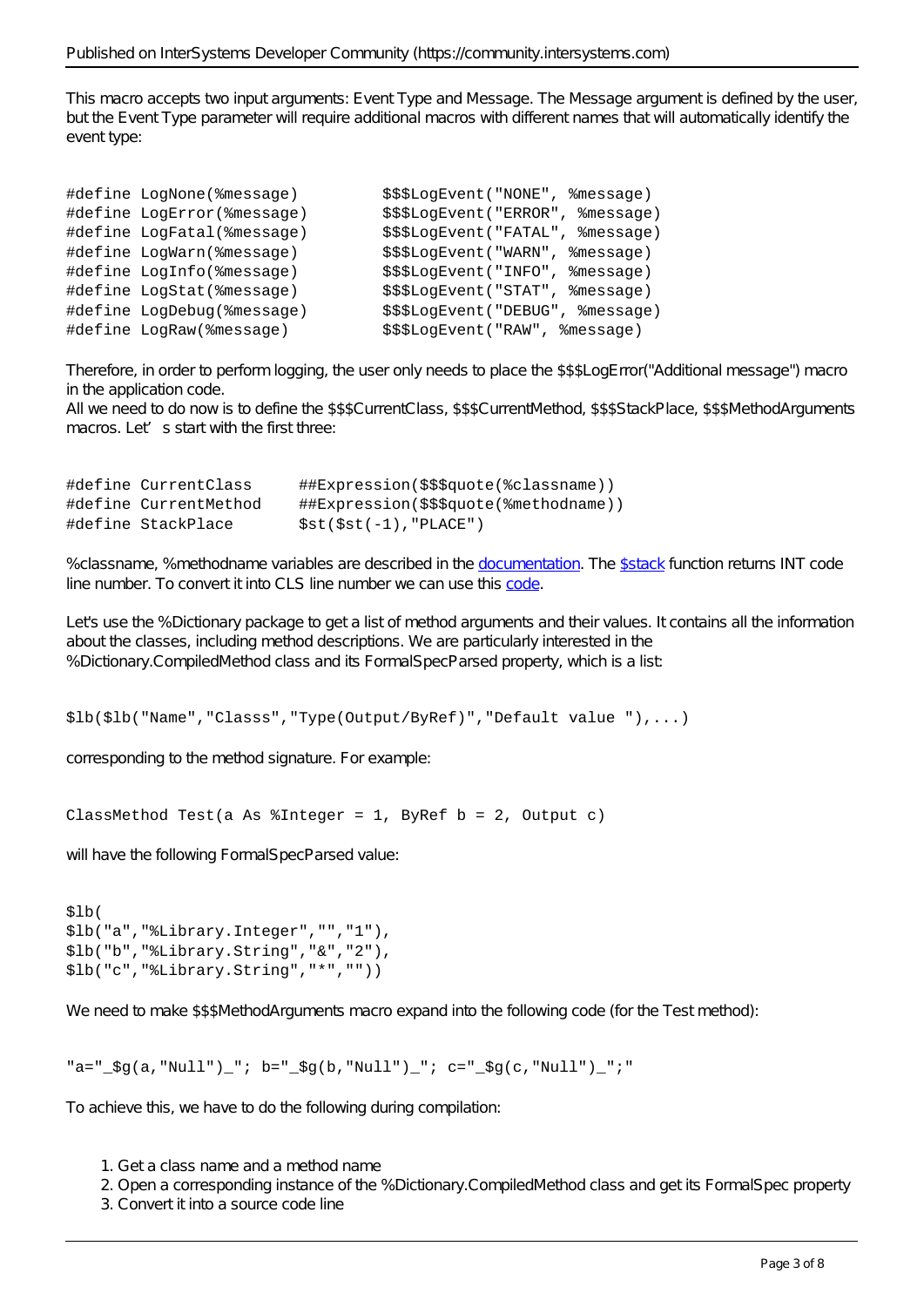Let's add corresponding methods to the App.Log class:

```
ClassMethod GetMethodArguments(ClassName As %String, MethodName As %String) As %Strin
g
{
    Set list = ..GetMethodArgumentsList(ClassName,MethodName)
     Set string = ..ArgumentsListToString(list)
     Return string
}
ClassMethod GetMethodArgumentsList(ClassName As %String, MethodName As %String) As %L
ist
{
     Set result = ""
     Set def = ##class(%Dictionary.CompiledMethod).%OpenId(ClassName _ "||" _ MethodNa
me)
     If ($IsObject(def)) {
         Set result = def.FormalSpecParsed
     }
     Return result
}
ClassMethod ArgumentsListToString(List As %List) As %String
{
     Set result = ""
    For i=1:1:511(List) {
        Set result = result _ $$$quote($s(i>1=0:"",1:"; ") _ $lg($lg(List,i))_"=")
          _ "_$g(" _ $lg($lg(List,i)) _ ","_$$$quote(..#Null)_")_"
         _$s(i=$ll(List)=0:"",1:$$$quote(";"))
     }
     Return result
}
```
Let's now define the \$\$\$MethodArguments macro as:

#define MethodArguments ##Expression(##class(App.Log).GetMethodArguments(%classname,% methodname))

#### **Use case**

Next, let's create an App.Use class with a Test method to demonstrate the capabilities of the logging system:

```
Include App.LogMacro
Class App.Use [ CompileAfter = App.Log ]
{
/// Do ##class(App.Use).Test()
ClassMethod Test(a As $Integer = 1, ByRef b = 2)\{ $$$LogWarn("Text")
}
}
```
As a result, the \$\$\$LogWarn("Text") macro in the int code converts into the following line: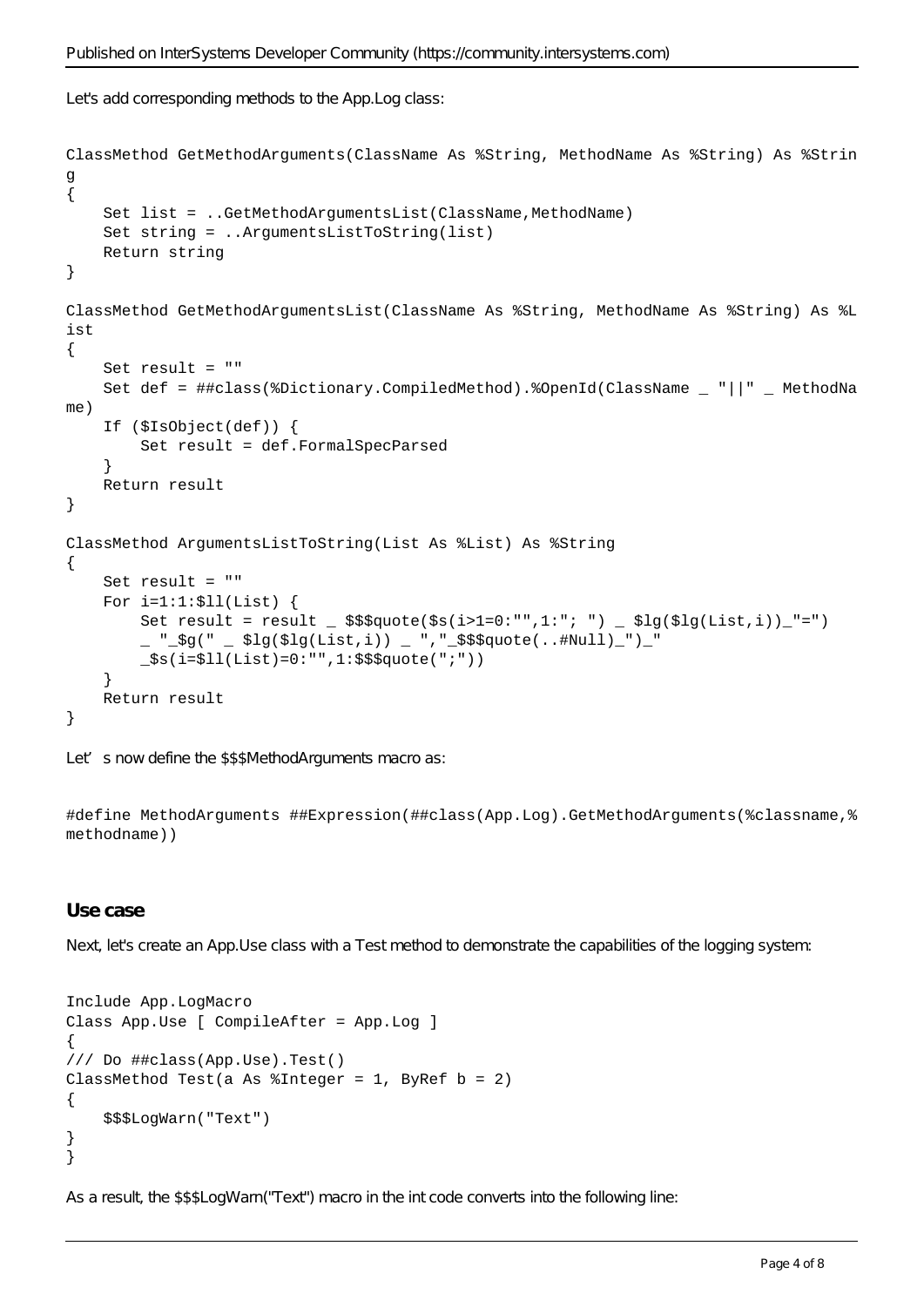Do ##class(App.Log).AddRecord("App.Use","Test",\$st(\$st(-1),"PLACE"),"WARN","a="\_\$g(a, "Null") ";  $b=$ "  $\text{Sq}(b, "Null]$ ") ";", "Text")

Execution of this code will create a new App.Log record:

|  |                                | ID Arguments ClassName ClientIPAddress EventType Message MethodName |             |      |      | Source                                                               | SourceCLS | Time Stamp | <b>UserName</b> |
|--|--------------------------------|---------------------------------------------------------------------|-------------|------|------|----------------------------------------------------------------------|-----------|------------|-----------------|
|  | 1 a=1; b=2; App.Use2 127.0.0.1 |                                                                     | <b>WARN</b> | Text | Test | zTest+1^App.Use2.1 +1 App.Use:Test+1 2017-03-24 16:36:34 UnknownUser |           |            |                 |

#### **Improvements**

Having created a logging system, here's some improvement ideas:

- First of all, a possibility to process object-type arguments since our current implementation only logs object oref.
- Second, a call to restore the context of a method from stored argument values.

#### **Processing of object-type arguments**

The line that puts an argument value to the log is generated in the ArgumentsListToString method and looks like this:

#### $"$  $\frac{1}{2}$  $\frac{1}{2}$  $\frac{1}{2}$  $\frac{1}{2}$  $\frac{1}{2}$  $\frac{1}{2}$  $\frac{1}{2}$  $\frac{1}{2}$  $\frac{1}{2}$  $\frac{1}{2}$  $\frac{1}{2}$  $\frac{1}{2}$  $\frac{1}{2}$  $\frac{1}{2}$  $\frac{1}{2}$  $\frac{1}{2}$  $\frac{1}{2}$  $\frac{1}{2}$  $\frac{1}{2}$  $\frac{1}{2}$  $\frac{1}{2}$  $\frac{1}{2}$  $\frac{1}{2}$  $\frac{1}{2}$  $\$

Let's do some refactoring and move it into a separate GetArgumentValue method that will accept a variable name and class (all of which we know from FormalSpecParsed) and output a code that will convert the variable into a line. We'll use existing code for data types, and objects will be converted into JSON with the help of SerializeObject (for calling from the user code) and WriteJSONFromObject (for converting an object into JSON) methods:

```
ClassMethod GetArgumentValue(Name As %String, ClassName As %Dictionary.CacheClassname
) As %String
{
     If $ClassMethod(ClassName, "%Extends", "%RegisteredObject") {
         // it's an object
        Return " ##class(App.Log).SerializeObject(" Name ") "
     } Else {
         // it's a datatype
         Return "_$g(" _ Name _ ","_$$$quote(..#Null)_")_"
     }
}
ClassMethod SerializeObject(Object) As %String
{
     Return:'$IsObject(Object) Object
     Return ..WriteJSONFromObject(Object)
}
ClassMethod WriteJSONFromObject(Object) As %String [ ProcedureBlock = 0 ]
{
     Set OldIORedirected = ##class(%Device).ReDirectIO()
     Set OldMnemonic = ##class(%Device).GetMnemonicRoutine()
     Set OldIO = $io
     Try {
         Set Str=""
```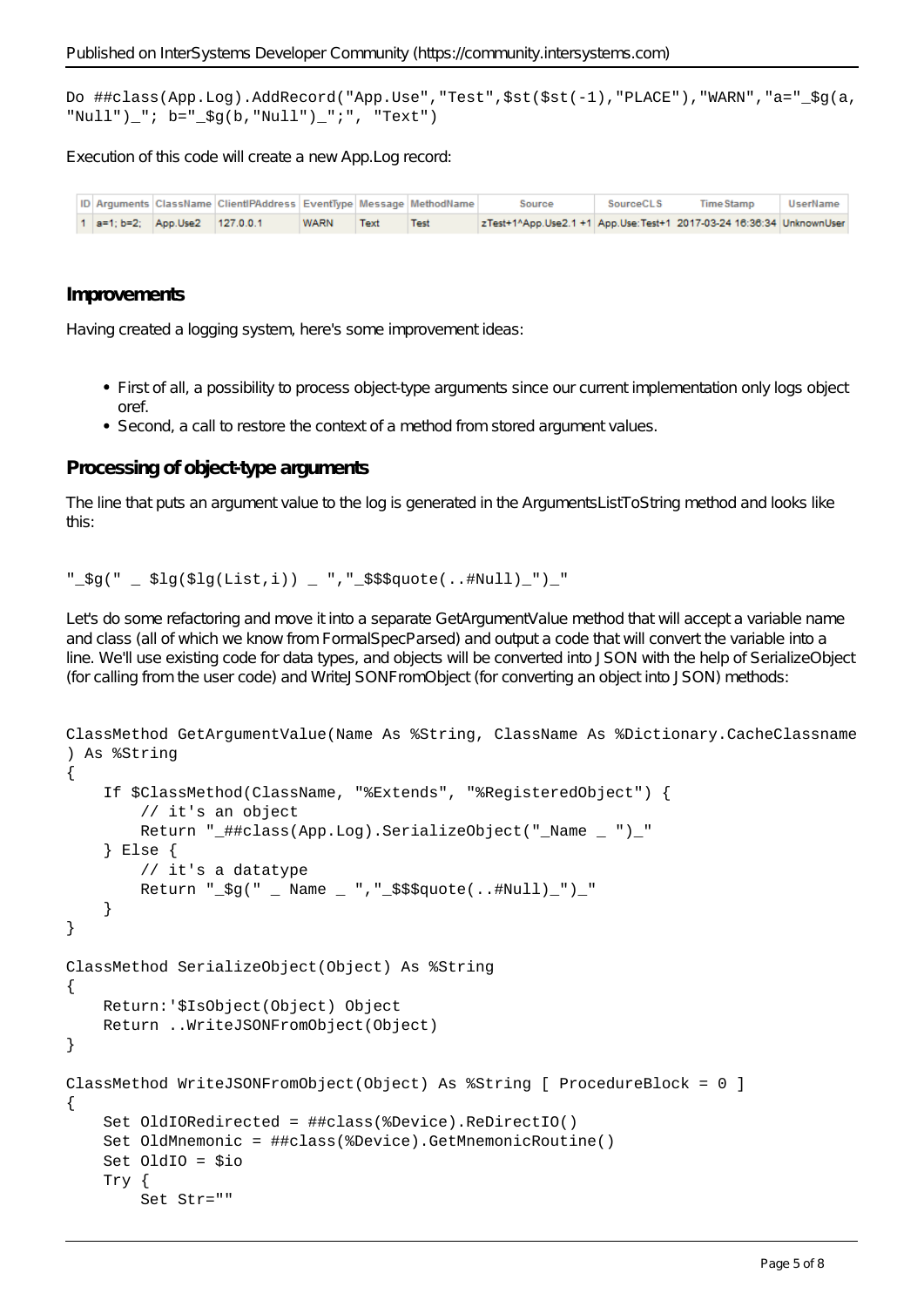```
 //Redirect IO to the current routine - makes use of the labels defined below
        Use $io::("^" $ZNAME)
         //Enable redirection
         Do ##class(%Device).ReDirectIO(1)
         Do ##class(%ZEN.Auxiliary.jsonProvider).%ObjectToJSON(Object)
     } Catch Ex {
         Set Str = ""
     }
     //Return to original redirection/mnemonic routine settings
     If (OldMnemonic '= "") {
        Use OldIO:: ("^" OldMnemonic)
     } Else {
         Use OldIO
     }
     Do ##class(%Device).ReDirectIO(OldIORedirected)
     Quit Str
     // Labels that allow for IO redirection
     // Read Character - we don't care about reading
rchr(c) Ouit
     // Read a string - we don't care about reading
rstr(sz,to) Quit
     // Write a character - call the output label
wchr(s) Do output($char(s)) Quit
     // Write a form feed - call the output label
wff() Do output($char(12)) Quit
     // Write a newline - call the output label
wnl() Do output($char(13,10)) Quit
     // Write a string - call the output label
wstr(s) Do output(s) Quit
     // Write a tab - call the output label
wtab(s) Do output($char(9)) Quit
     // Output label - this is where you would handle what you actually want to do.
     // in our case, we want to write to Str
output(s) Set Str = Str_s Quit
}
```
A log entry with an object-type argument looks like this:

2 a=1; b={ "prop1":123, "prop2":"abd" }; App.Use 127.0.0.1 WARN User message TestWithObjects zTestWithObjects+1^App.Use.1+1 App.Use:TestWithObjects+1 2017-03-24 16:40:56 UnknownUser

# **Restoring the context**

The idea of this method is to make all arguments available in the current context (mostly in the terminal, for debugging). To this end, we can use the ProcedureBlock method parameter. When set to 0, all variables declared within such a method will remain available upon quitting the method. Our method will open an object of the App.Log class and deserialize the Arguments property.

```
ClassMethod LoadContext(Id) As %Status [ ProcedureBlock = 0 ]
{
     Return:'..%ExistsId(Id) $$$OK
    Set Obj = . . %OpenId(Id)
     Set Arguments = Obj.Arguments
```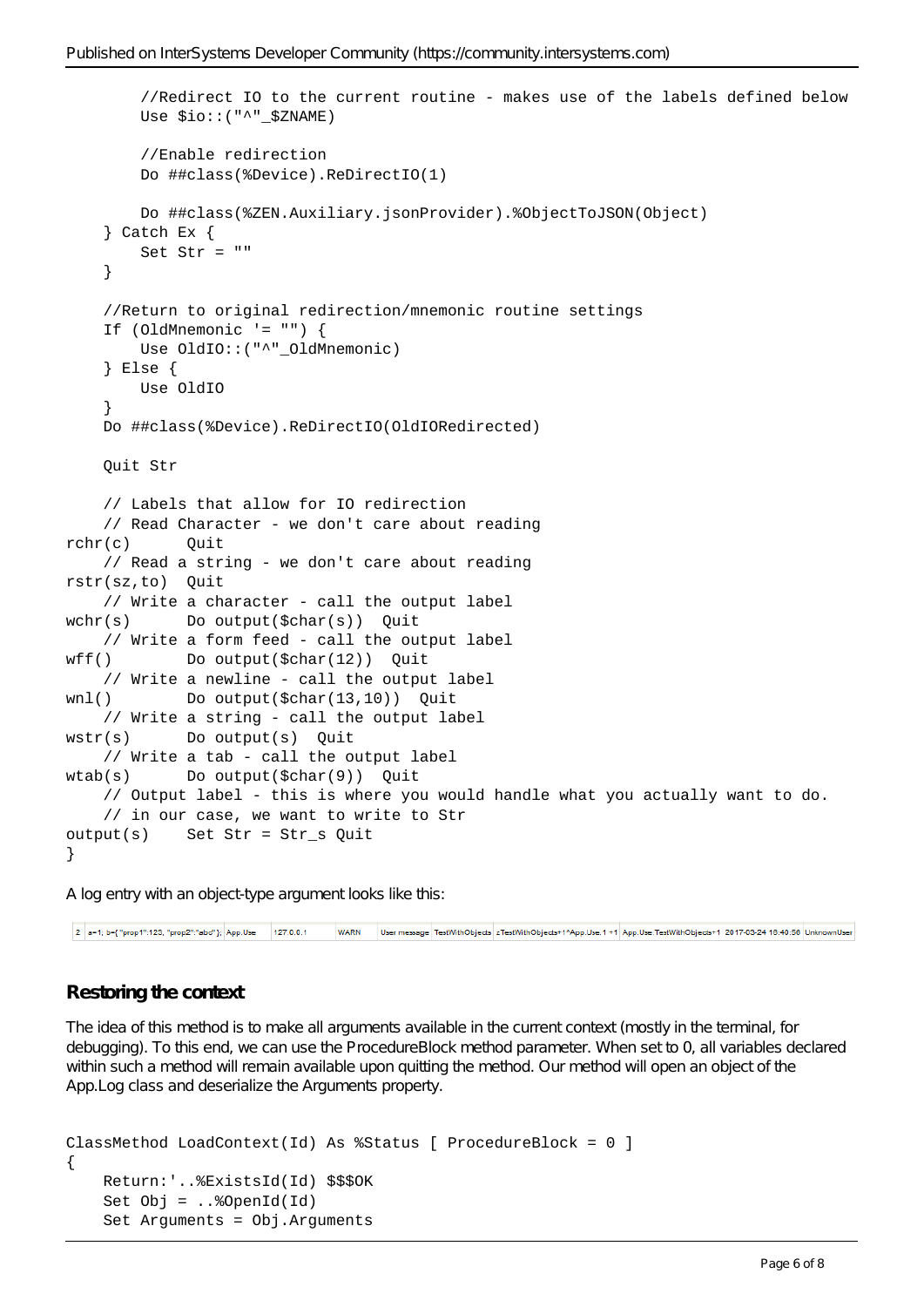```
 Set List = ..GetMethodArgumentsList(Obj.ClassName,Obj.MethodName)
     For i=1:1:$Length(Arguments,";")-1 {
         Set Argument = $Piece(Arguments,";",i)
         Set @$lg($lg(List,i)) = ..DeserializeObject($Piece(Argument,"=",2),$lg($lg(Li
st,i),2))
     }
     Kill Obj,Arguments,Argument,i,Id,List
}
ClassMethod DeserializeObject(String, ClassName) As %String
{
     If $ClassMethod(ClassName, "%Extends", "%RegisteredObject") {
         // it's an object
         Set st = ##class(%ZEN.Auxiliary.jsonProvider).%ConvertJSONToObject(String,,.o
bj)
         Return:$$$ISOK(st) obj
     }
     Return String
}
This is how it looks in the terminal:
>zw
>do ##class(App.Log).LoadContext(2)
>zw
a=1b=<OBJECT REFERENCE>[2@%ZEN.proxyObject]
>zw b
b=<OBJECT REFERENCE>[2@%ZEN.proxyObject]
+----------------- general information ---------------
      oref value: 2
       | class name: %ZEN.proxyObject
 | reference count: 2
 ---------------- attribute values ------------------
            %changed = 1
      | %data("prop1") = 123
      | %data("prop2") = "abc"
```
# **What's next?**

The key potential improvement is to add another argument to the log class with an arbitrary list of variables created inside the method.

# **Conclusions**

Macros can be quite useful for application development.

 $%index = ""$ 

# **Questions**

Is there a way to obtain line number during compilation?